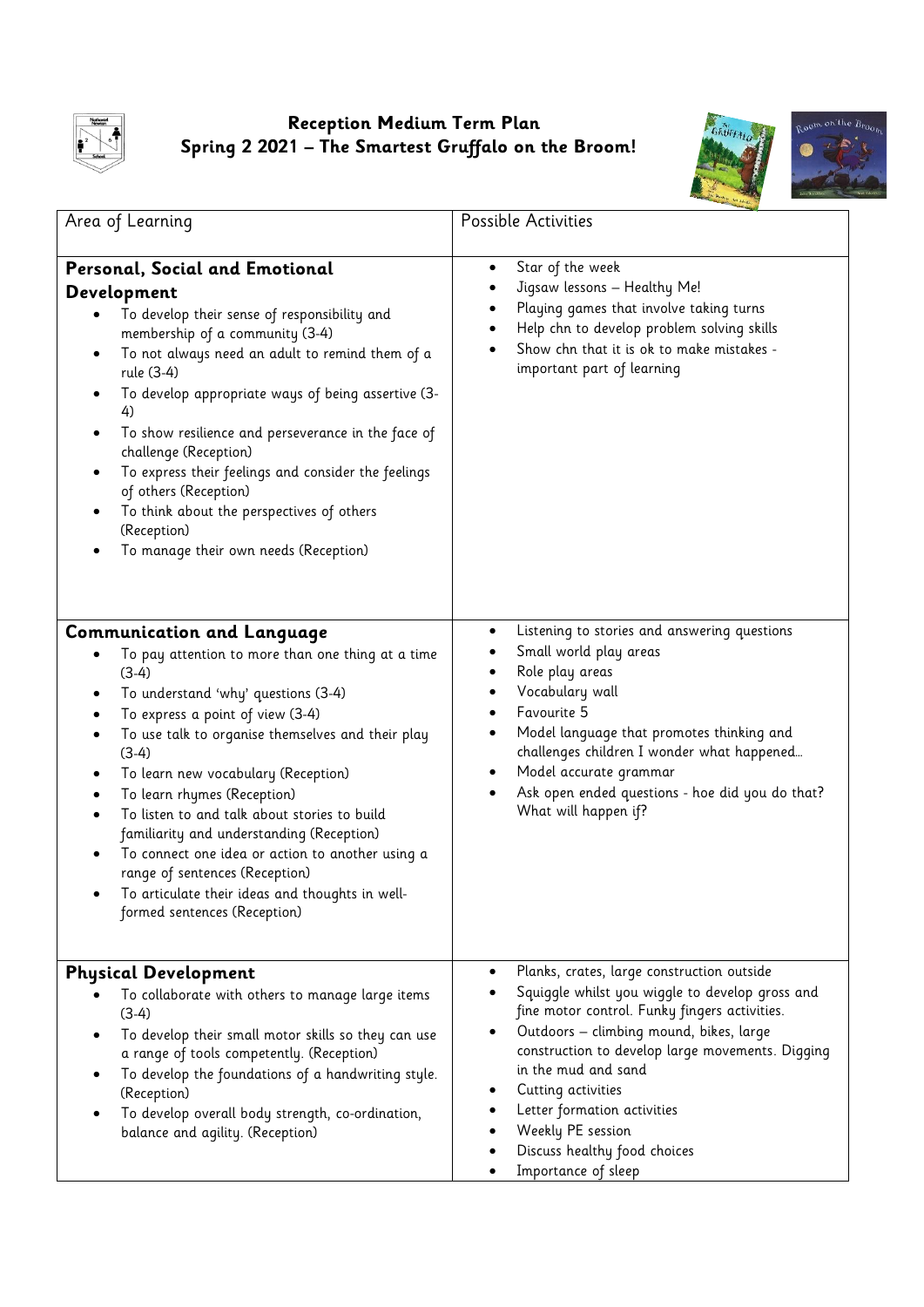| To know and talk about the different factors that<br>$\bullet$<br>support their overall health and well-being.<br>(Reception)                                                                                                                                                                                                                                                                                                                                                                                                                                                                                                                                                                                                                                                                                                                                                                                                                                                                                                    |                                                                                                                                                                                                                                                                                                                                                                                                     |
|----------------------------------------------------------------------------------------------------------------------------------------------------------------------------------------------------------------------------------------------------------------------------------------------------------------------------------------------------------------------------------------------------------------------------------------------------------------------------------------------------------------------------------------------------------------------------------------------------------------------------------------------------------------------------------------------------------------------------------------------------------------------------------------------------------------------------------------------------------------------------------------------------------------------------------------------------------------------------------------------------------------------------------|-----------------------------------------------------------------------------------------------------------------------------------------------------------------------------------------------------------------------------------------------------------------------------------------------------------------------------------------------------------------------------------------------------|
| Literacy<br>To know that print has meaning and can have<br>different purposes. (3/4)<br>To engage in extended conversations about stories,<br>learning new vocabulary. (3/4)<br>To develop phonological awareness so that they<br>٠<br>can count or clap syllables in a word (3-4)<br>To blend sounds into words, so that they can read<br>$\bullet$<br>short words made up of known letter-sound<br>correspondences. (Reception)<br>To begin to read simple phrases and sentences.<br>٠<br>(Reception)<br>To read and write set 2 sounds (Reception)<br>$\bullet$<br>To read common exception words (Reception)<br>To spell words by identifying the sounds and then<br>writing the sounds with letters. (Reception)<br>To begin to write short sentences. (Reception)<br>To leave spaces between my words. (Reception)<br>To begin to use capital letters at the beginning of<br>sentences. (Reception)<br>To use full stops at the end of sentences.<br>٠<br>(Reception)<br>To form lower-case letters correctly. (Reception) | Sharing stories, 1:1 and in small groups<br>Daily phonics (RWI)<br>Red word games<br>Sentence openers Look at the  This is my<br>Labelling The Gruffalo<br>Writing simple sentences<br>Retelling familiar stories using pictures / puppets<br>Using descriptive words                                                                                                                               |
| <b>Mathematics</b><br>To compare length of objects using the language of<br>longer, shorter, taller. (Reception)<br>To show finger numbers up to 10 Experiment with<br>$\bullet$<br>their own symbols and marks as well as numerals.<br>(3/4)<br>Explore the composition of numbers to 10<br>(Reception)<br>To subitise. (Reception)<br>To automatically recall number bonds for numbers<br>$0-10. (3/4)$<br>To compare the 'one more than/one less than'<br>$\bullet$<br>relationship between consecutive numbers.<br>(Reception)<br>To solve real-world mathematical problems with<br>$\bullet$<br>numbers up to 5. (3-4)<br>To count beyond 10 (Reception)<br>To combine shapes to make new ones (3-4)                                                                                                                                                                                                                                                                                                                        | Counting forwards to at least 20<br>٠<br>Number flashcards - ordering, recognition<br>Numicon<br>$\bullet$<br>Counting accurately, matching amount to numeral<br>Measuring how tall they are. Measuring items form<br>$\bullet$<br>story - The Smartest Giant in Town<br>Subitising games<br>Instant recall of number facts<br>Shape pictures - can you use triangles to make a<br>bigger triangle? |
| <b>Understanding the World</b><br>To talk about what they can see, using a wide<br>$\bullet$<br>vocabulary (3-4)<br>To draw information from a simple map<br>$\bullet$<br>(Reception)<br>To understand that some places are special to<br>members of their community (Reception)                                                                                                                                                                                                                                                                                                                                                                                                                                                                                                                                                                                                                                                                                                                                                 | Comparing features in a town / countryside<br>$\bullet$<br>Identifying features in the locality<br>٠<br>Drawing a map of their walk to school<br>Comparing life today and in the Stone age<br>(through story Cave Baby)<br>Easter celebrations<br>Signs of Spring                                                                                                                                   |